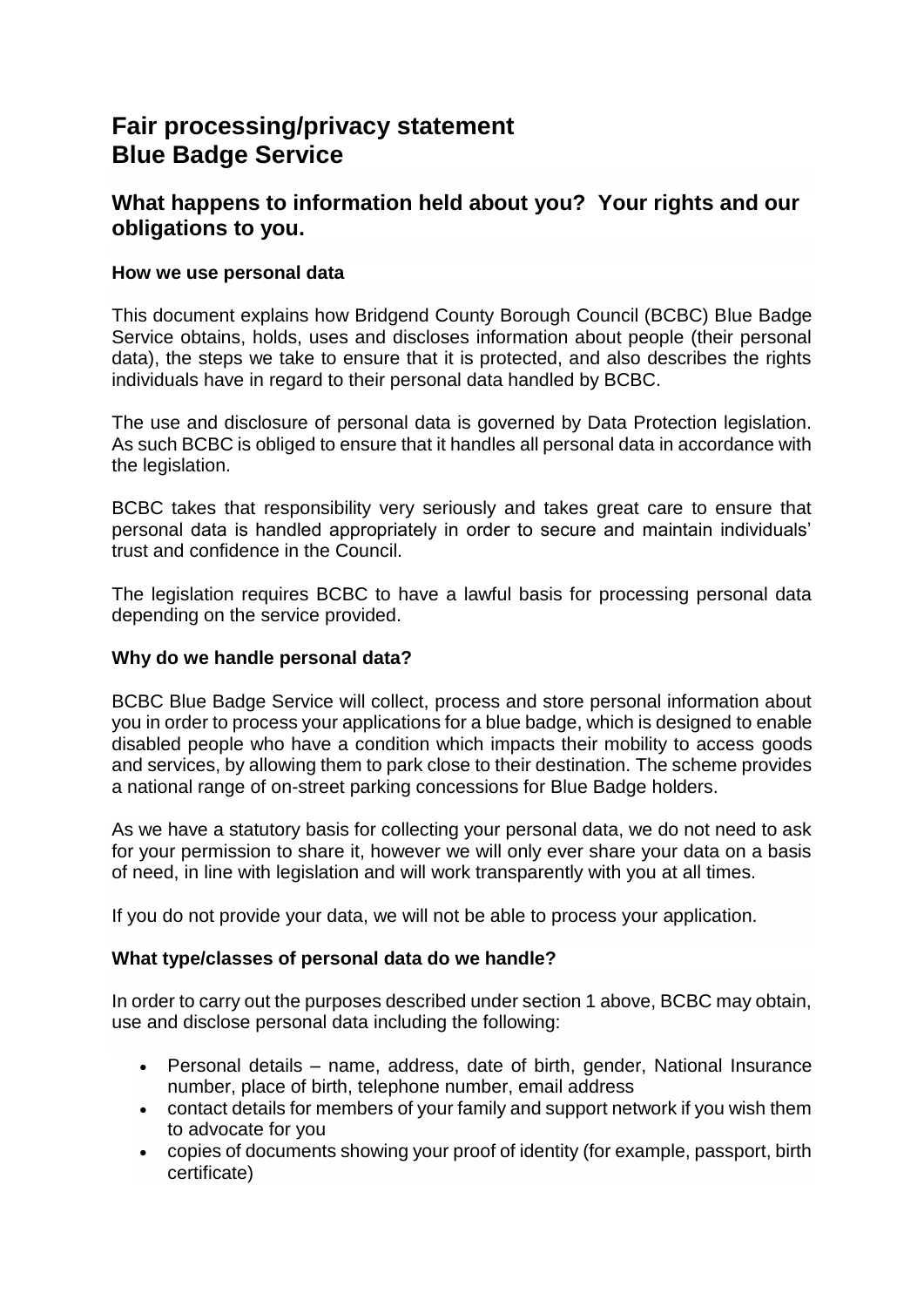- copies of documents showing your address (for example, council tax bill, benefit letter, driving licence, pay slips)
- your photograph

We also collect the following special category data:

- medical information you provide in support of your claim
- if applicable, copies of documents showing your eligibility to a benefit which automatically qualifies you for a Blue Badge

We may also obtain your personal information in applications forwarded from GOV.UK where an application is submitted online via that website.

BCBC will only use appropriate personal data necessary to fulfil a particular purpose. Personal data could be information which is held on a computer, in a paper record record i.e. a file, as images, but it can also include other types of electronically held information.

# **Where do we obtain personal data from?**

In order to carry out the purposes described under section 1 above, BCBC may obtain personal data from a variety of sources, including the following:

- Directly from the person making the application;
- Individuals themselves:
- Relatives, guardians or other persons associated with the individual;
- Department for Work and Pensions;
- HM Revenue and Customs:
- Approved organisations and people working with the Council;
- Central government, governmental agencies and departments;
- Healthcare, social and welfare advisers or practitioners;
- Medical consultants and GPs:
- Local government;
- Data Processors, working on behalf of BCBC:
- Other departments within the Council;

BCBC may also obtain personal data from other sources such as its own CCTV systems, or correspondence.

## **How do we handle personal data?**

In order to achieve the purposes described under section 1, BCBC will handle personal data in accordance with data protection legislation. In particular we will ensure that personal data is handled fairly and lawfully with appropriate justification. We will strive to ensure that any personal data used by us or on our behalf is of the highest quality in terms of accuracy, relevance, adequacy and non-excessiveness, is kept as up to date as required, is protected appropriately, and is reviewed, retained and securely destroyed when no longer required.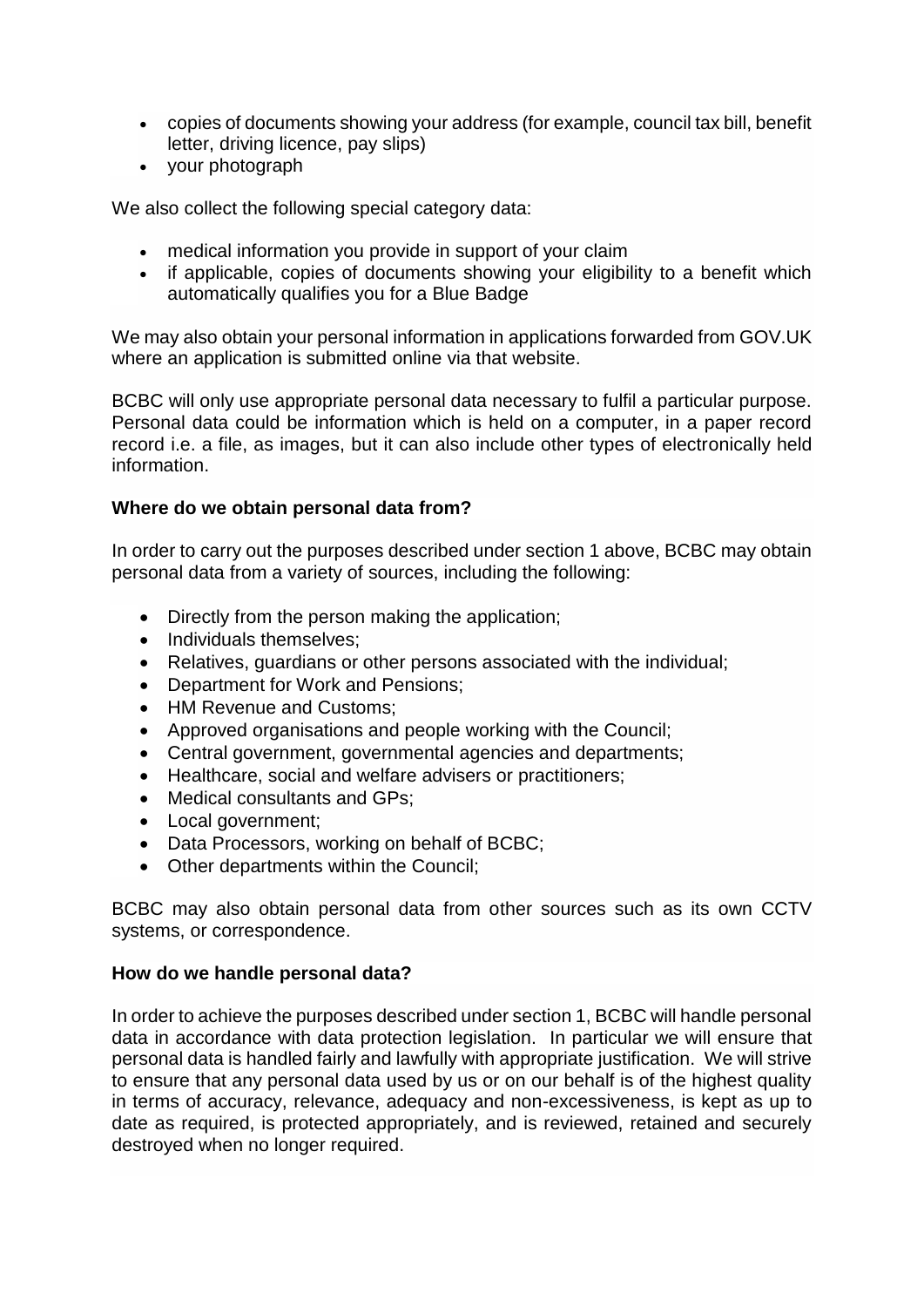## **How do we ensure the security of personal data?**

BCBC takes the security of all personal data under our control very seriously. We will ensure that appropriate policy, training, technical and procedural measures are in place, including audit and integrity monitoring, to protect our manual and electronic information systems from data loss and misuse. We will only permit access to them when there is a legitimate reason to do so, and then under strict guidelines as to what use may be made of any personal data contained within them. These procedures are continuously managed and enhanced to ensure up-to-date security.

We also have procedures in place to deal with any suspected data security breach. We will notify you and any applicable regulator of a suspected data security breach where we are legally required to do so.

# **Who do we disclose personal data to?**

We sometimes need to share information with the individuals we process information about and other organisations. Where this is necessary, we are required to comply with all aspects of the legislation. What follows is a description of the types of organisations we may need to share some of the personal information that we process with for one or more reasons:

- Cabinet Office for data matching under the National Fraud Initiative
- the Independent Advisory Service (IAS) if being assessed as a discretionary application
- other local authorities who administer or enforce the Blue Badge service if you move to their area or use the Blue Badge in their area
- others in relation to enquiries raised on behalf of applicants (such as local councillors, family members, voluntary organisations
- partner agencies for the processing of applications
- police for parking enforcement and the prevention and detection of crime
- Healthcare, social and welfare professionals
- Welsh Government and central government
- Data processors
- Law enforcement and prosecuting authorities
- Other council Services
- Other local authorities

This data sharing enables us to process and safeguard the Blue Badge scheme for yourself and other applicants.

## **What is the legal basis for the use of this information?**

Under data protection legislation, we are only allowed to use and share personal information where we have a proper and lawful reason for doing so. The lawful basis for us to use your information is in order to satisfy our legal obligation under the Chronically Sick and Disabled Persons Act (1970). We have a statutory obligation to maintain a register showing the holders of badges issued by the authority. We are responsible for determining and implementing administrative, assessment and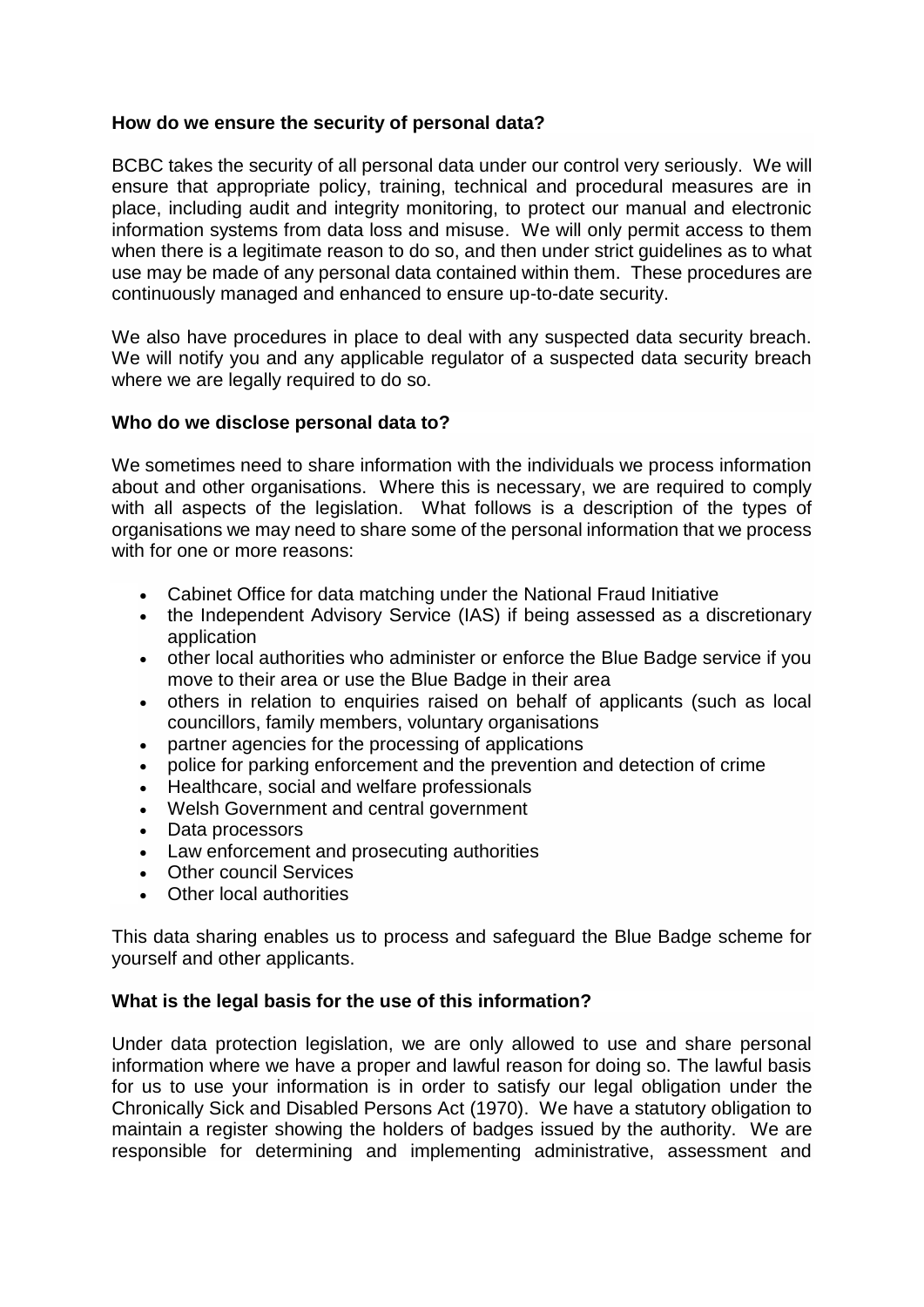enforcement procedures in accordance with the governing legislation, [Disabled](https://www.legislation.gov.uk/wsi/2000/1786/contents/made)  [Persons \(Badges for Motor Vehicles\) \(Wales\) Regulations 2000.](https://www.legislation.gov.uk/wsi/2000/1786/contents/made)

## **What are your rights in relation to your personal data which is handled by BCBC?**

Individuals have various rights:

- 1. The right to be informed
- 2. The right of access
- 3. The right to rectification
- 4. The right to erasure
- 5. The right to restrict processing
- 6. The right to data portability
- 7. The right to object
- 8. Rights in relation to automated decision making and profiling

#### Right to be informed

You have the right to be informed about the collection and use of your personal data.

The Council must provide you with information including: purposes for processing

your personal data, retention periods for that data, and who it will be shared with.

This is called 'privacy information'.

## Right of access

You can obtain a copy, subject to exemptions, of your personal data held by the Council. A copy of the application form is available from: <https://www.bridgend.gov.uk/my-council/freedom-of-information/data-protection/>

Where that is the case, you are entitled to the following information subject to exemptions:

- The purposes of and legal basis for the processing
- The categories of personal data concerned
- The recipients to whom the personal data has been disclosed
- The period for which it is envisaged that the personal data will be stored
- Communication of the personal data undergoing processing and of any available information as to its origin.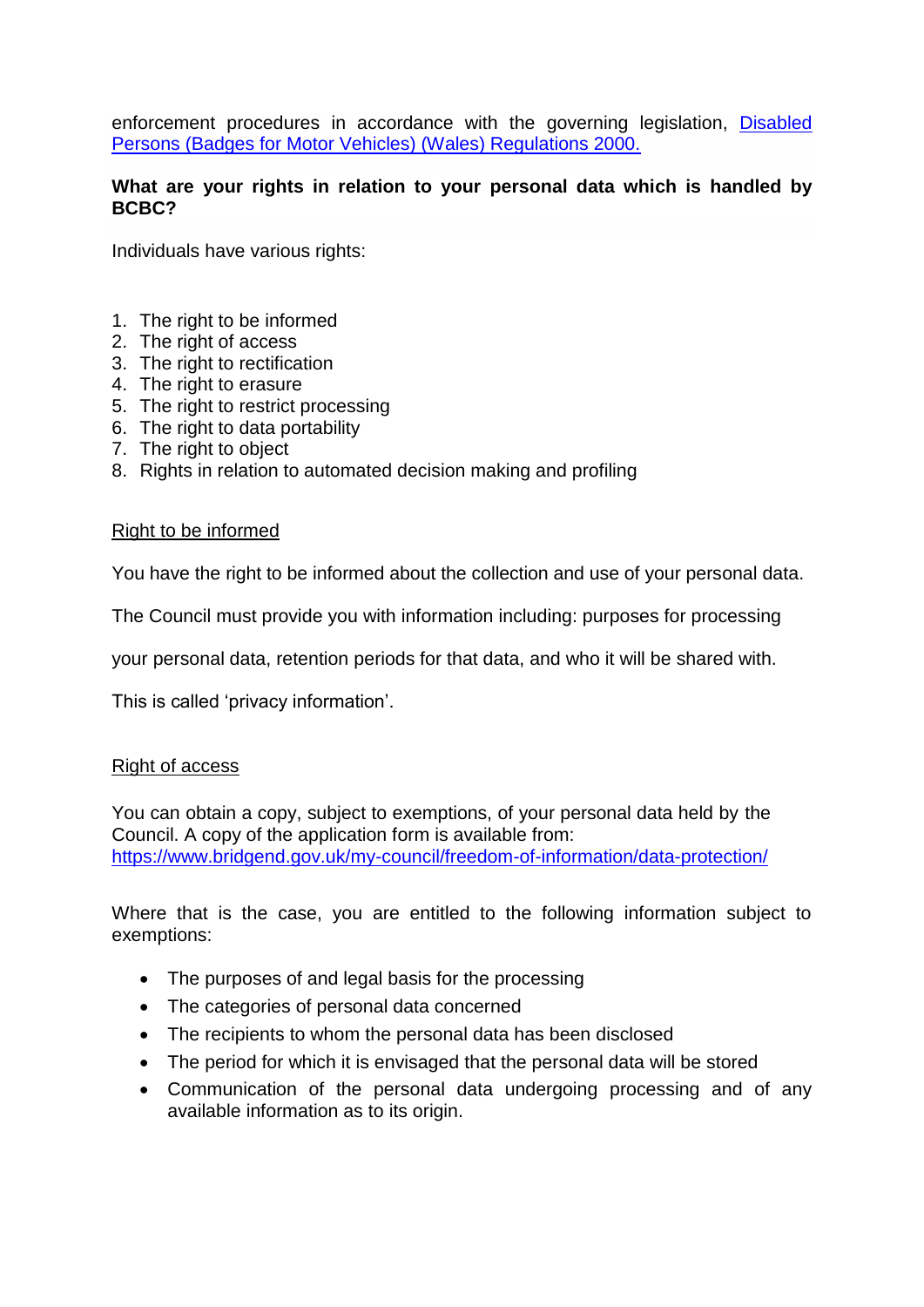*\*Please note that 'processing' means an operation or set of operations performed on personal data such as collection, recording, organisation, structuring, storage, adaption, alteration, erasure, restriction, retrieval.* 

Proof of ID and any further information needed to locate the information may be required before the Council can comply with your request.

Any request for the above information should be made in writing to the Data Protection Officer and the Council will respond within one month.

#### Rectification of data

You can request the Council to rectify inaccurate personal data relating to you. If the data is inaccurate because it is incomplete, the Council must complete it if required to do so by you.

A request should be made in writing to the Data Protection Officer and a response will be sent within one month.

#### Erasure or restriction of personal data

You can request that the Council erase your data or restrict any processing of your data, subject to exemptions.

All requests should be made to the Data Protection Officer. The Council will then inform you of whether the request has been granted and if it has been refused, the reasons for the refusal.

#### Right not to be subject to automated decision-making

You have the right, subject to exemptions, not to be subject to a decision when it is based on automated processing and it produces a legal effect or a similarly significant effect on you. You have a right to express your point of view and obtain an explanation from the Council of its decision and challenge it. However, it should be noted that this right does not apply to all decisions as there are exemptions for example authorisation by law, performance of a contract to which you are a party.

#### Right to data portability

The right to data portability allows you to obtain and reuse your personal data for your own purposes across different services.

The right only applies to information you have provided to the Council.

## Right to object

You have the right to object to the processing of your personal data in certain circumstances.